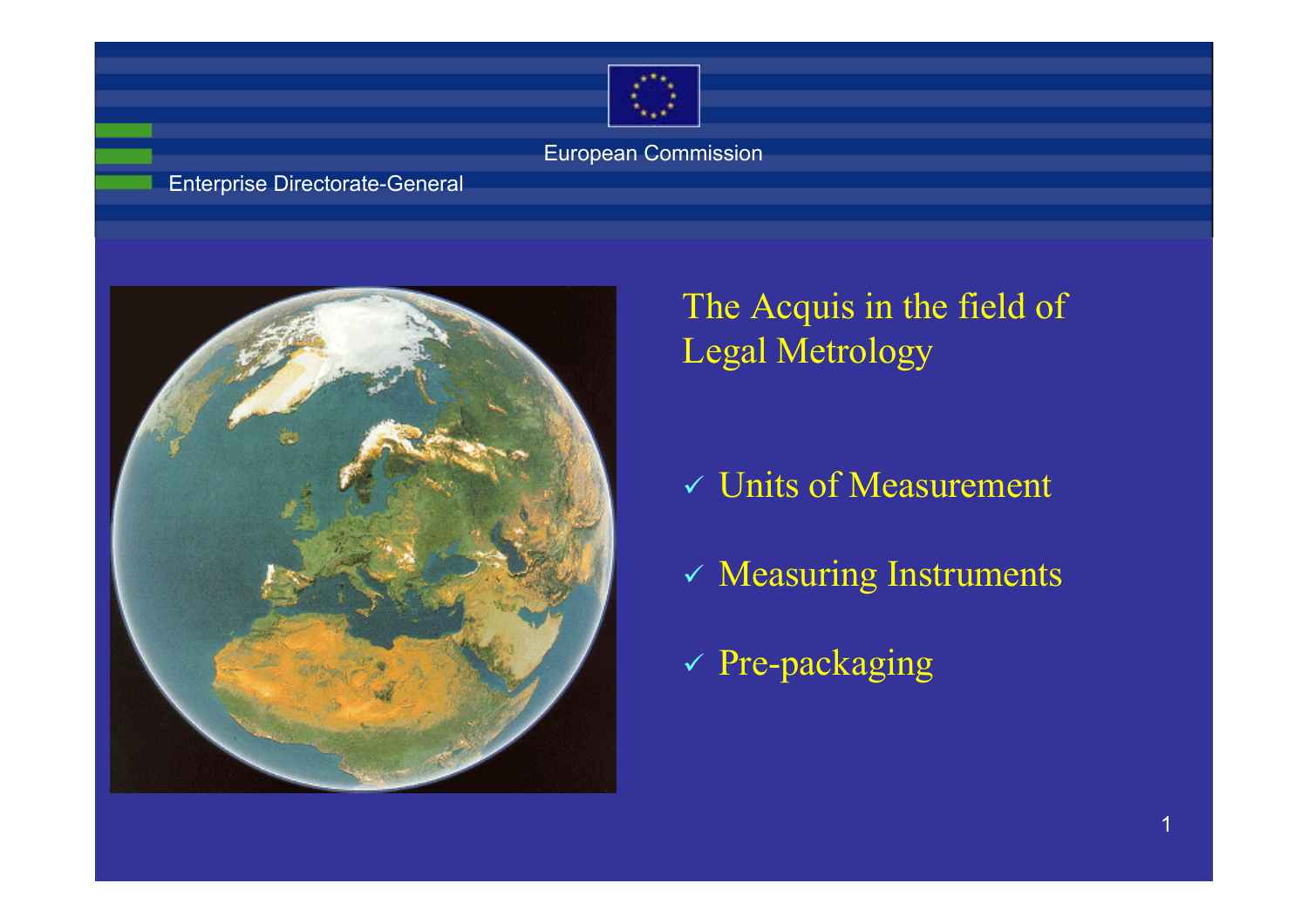

#### Enterprise Directorate-General



### The main challenge is how to create

against a great variety of Countries, Technical regulations, Technical culture, Industrial standards, Administrative infrastructures……

**One single market**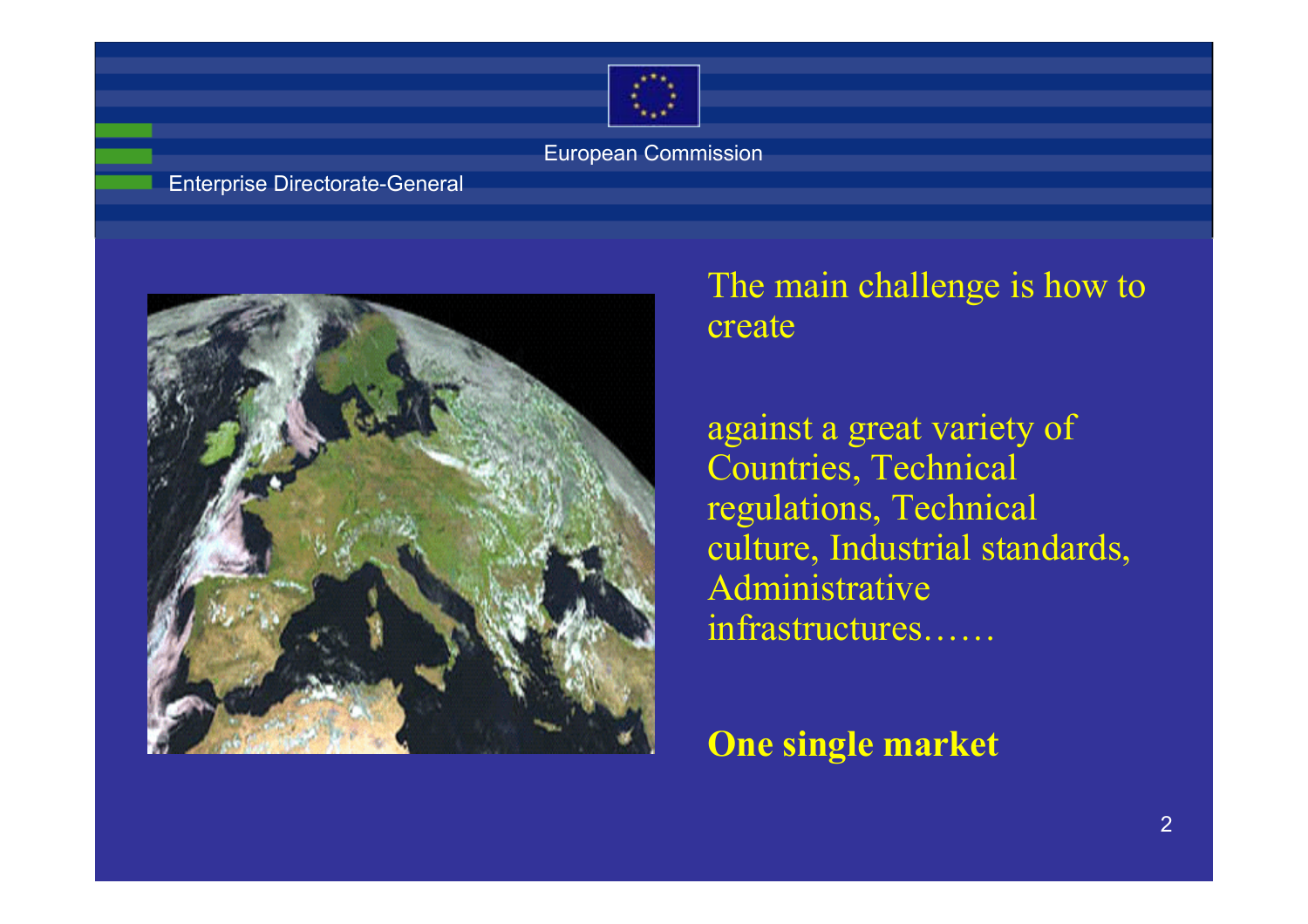

### Enterprise Directorate-General



 $\checkmark$  one common technical environment  $\checkmark$  one common legislative framework  $\checkmark$  one coordinated enforcement policy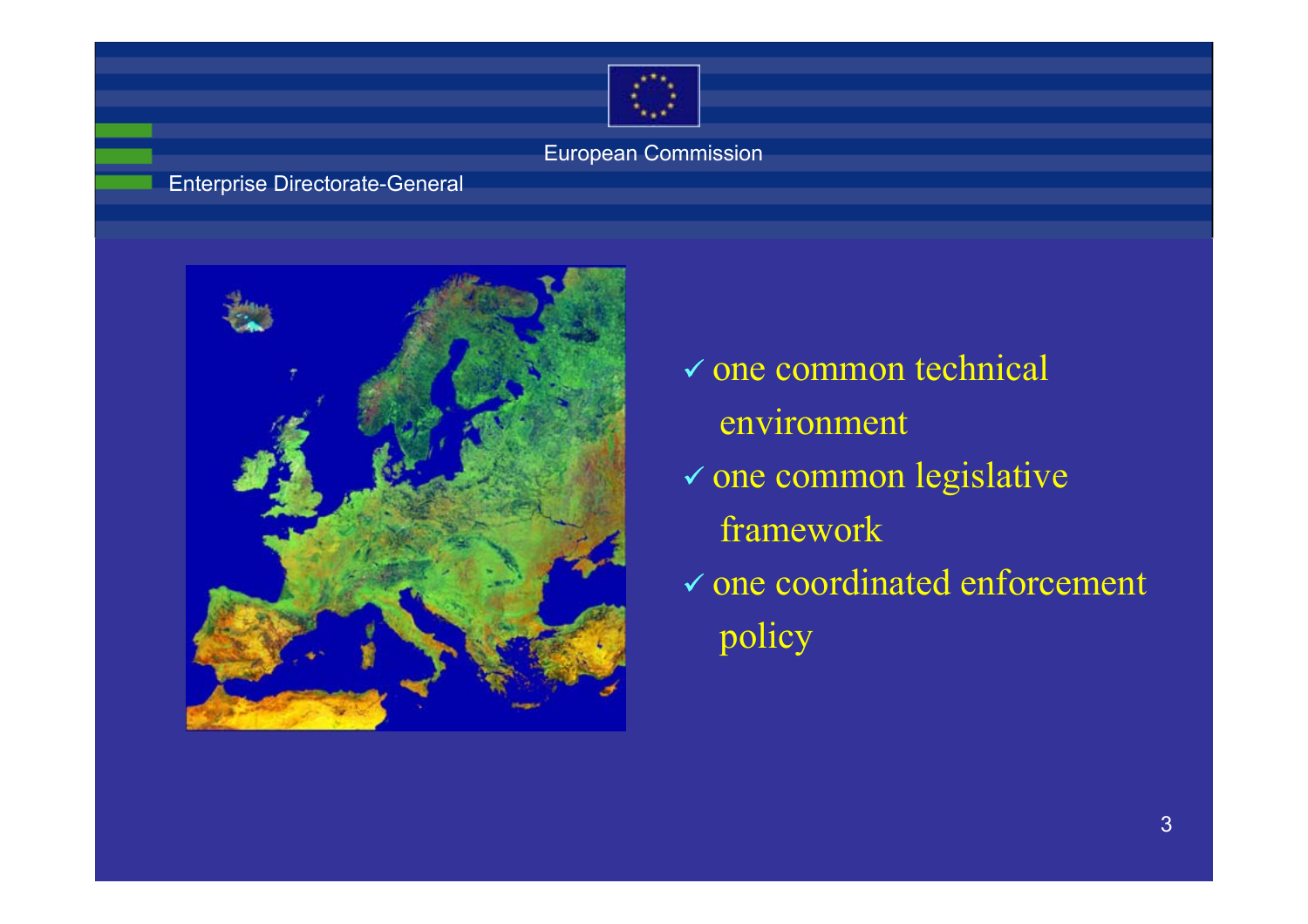

#### Enterprise Directorate-General



### Implementation:

- $\checkmark$  Coordination
- **√ Guidance**
- $\checkmark$  Cooperation with WELMEC
- $\checkmark$  Membership of WELMEC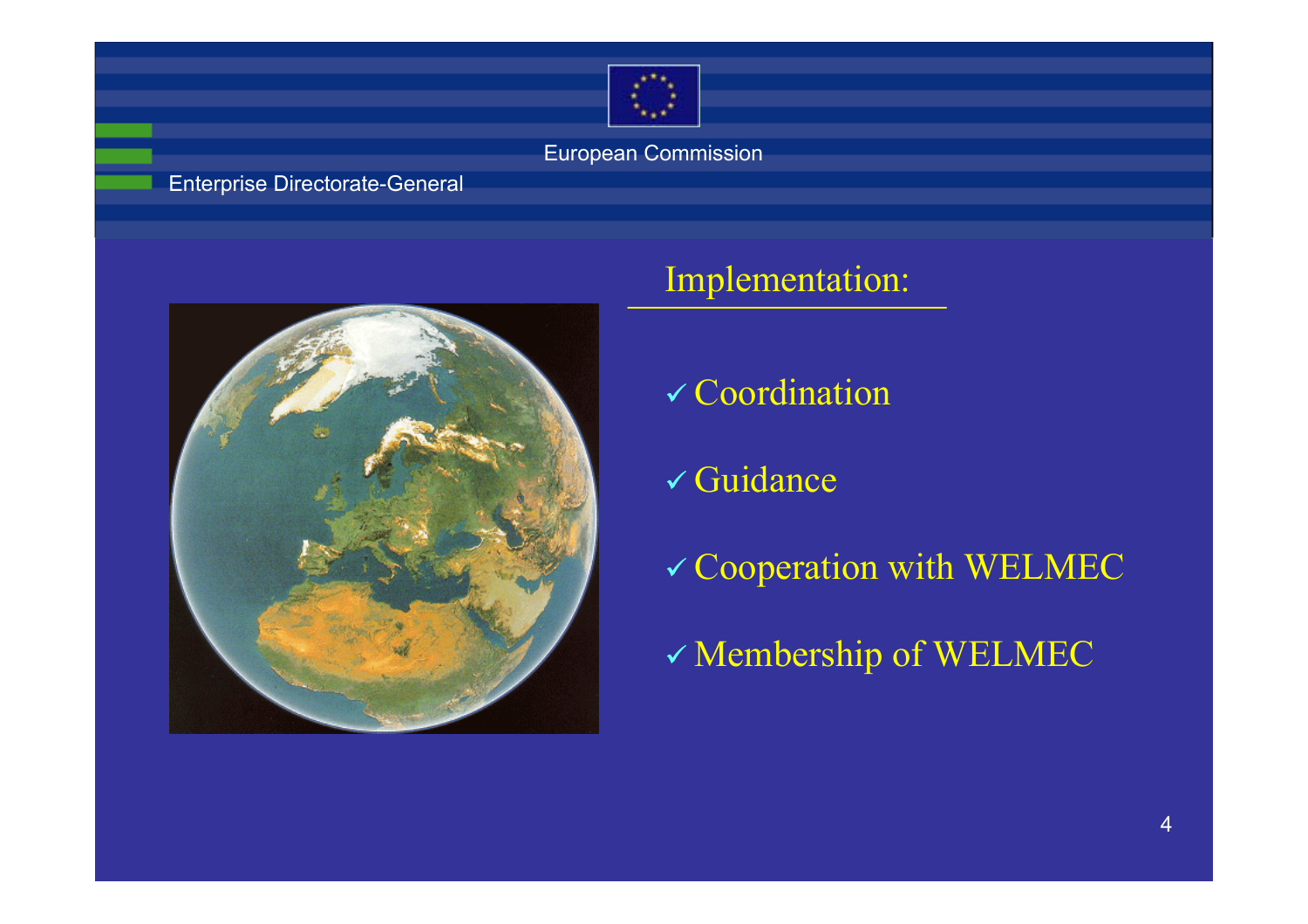

Enterprise Directorate-General

# Legal Metrology

- $\checkmark$  One of the oldest regulated areas in society.
- $\checkmark$  Highly complex and technical.
- $\checkmark$  Unexpected high political profile, with large and sometime violent press coverage.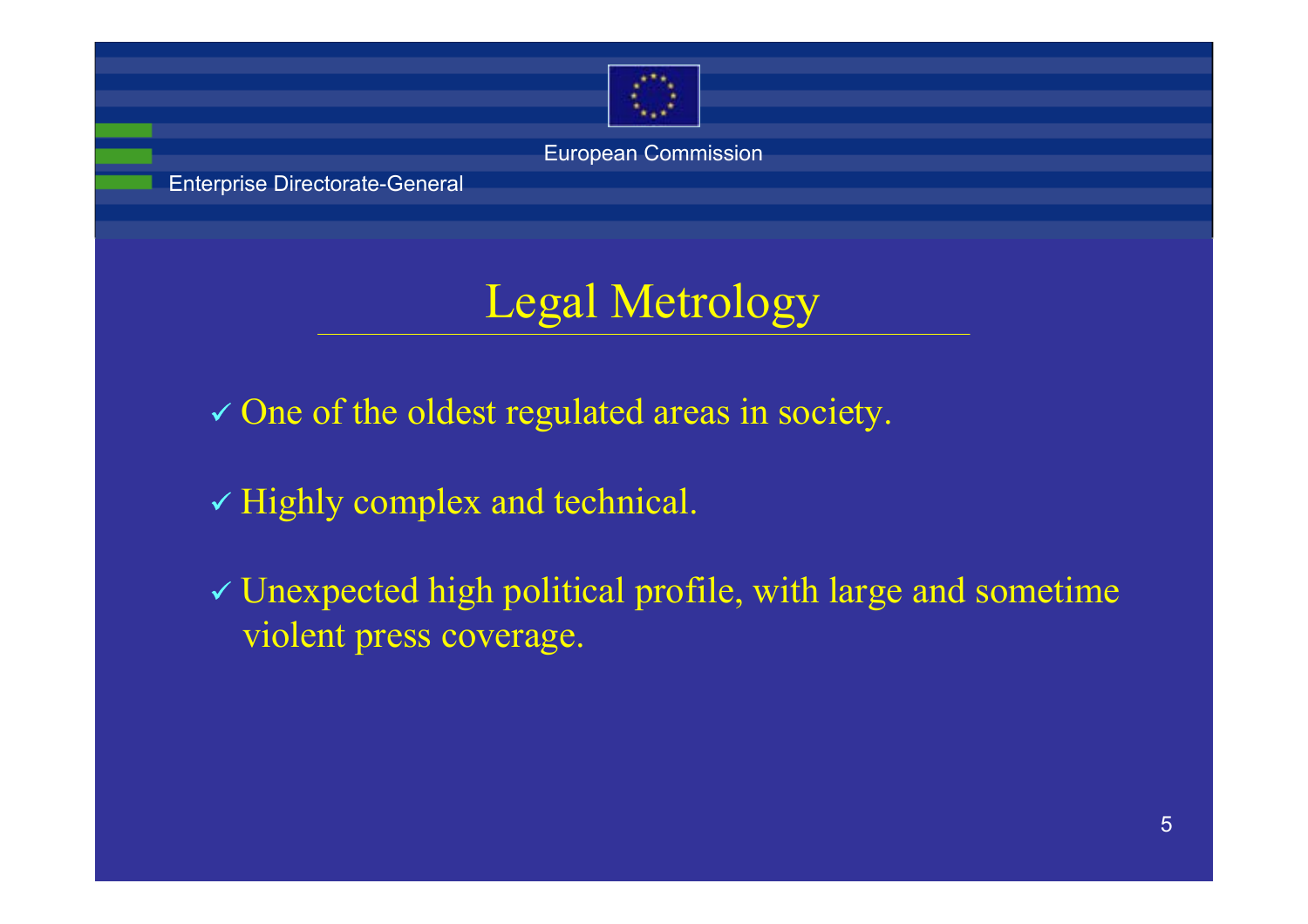

Enterprise Directorate-General

# Units of measurement

Directive 80/181 of 20 December 1797

- $\checkmark$  Units mentioned in Chapter 1.
- $\checkmark$  Economic, public health, public safety or administrative purposes, with exception of international transport, with the exception of…
- $\checkmark$  Dual labelling.
- ◆ Derogations.
- $\checkmark$  Possible adjustments to be expected before 2009.
- $\checkmark$  National derogations.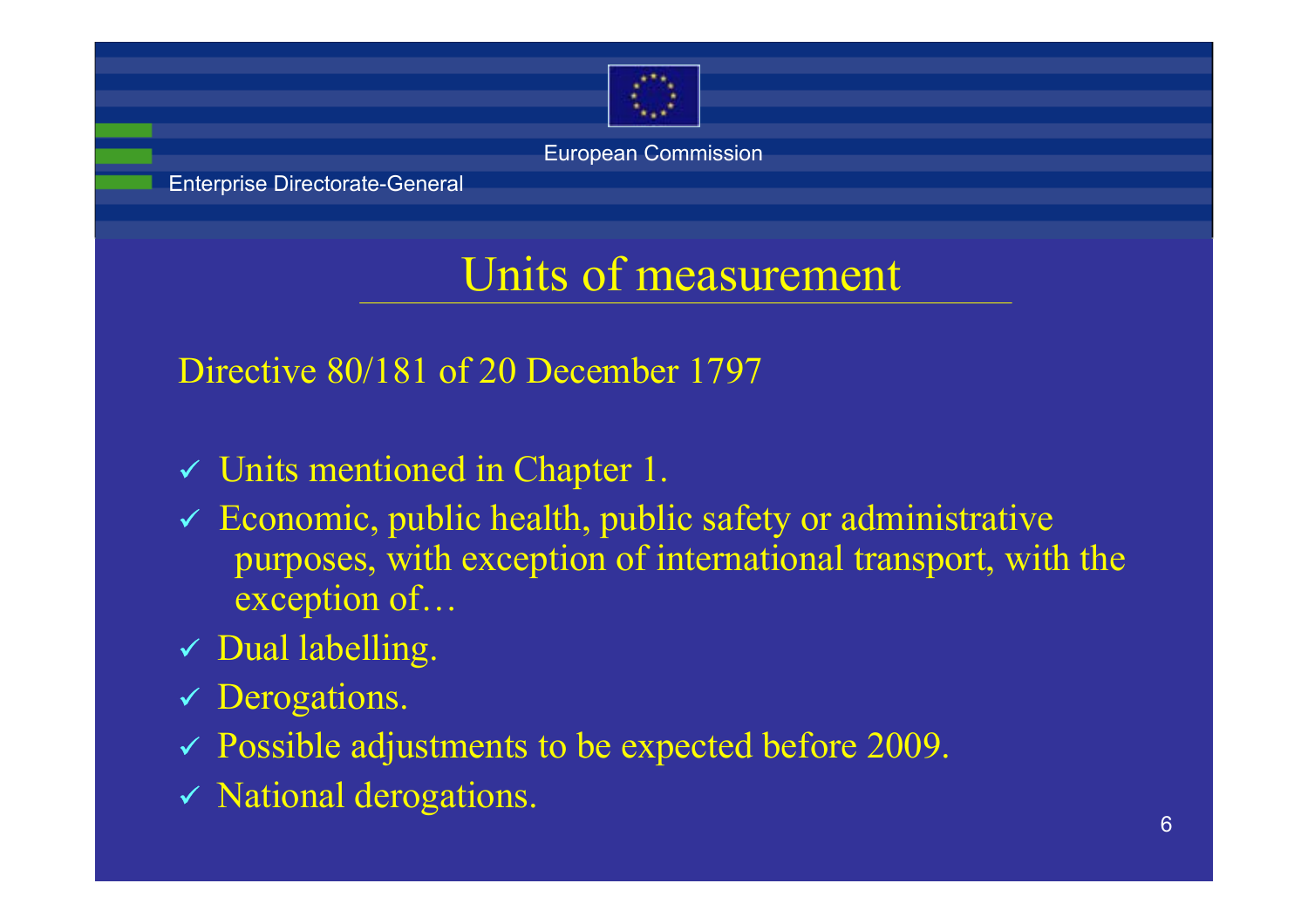

Enterprise Directorate-General

# Measuring Instruments.

Two series of regulation, fundamentally different in nature

- Old Approach harmonisation by Directive 71/316 on common provisions, combined with 18 specific directives, 11 of which will be repealed as from 30 October 2006.
- 2. New Approach harmonisation in relation to Measuring instruments (Directive 2004/22) Non automatic weighing instruments (Directive 90/384).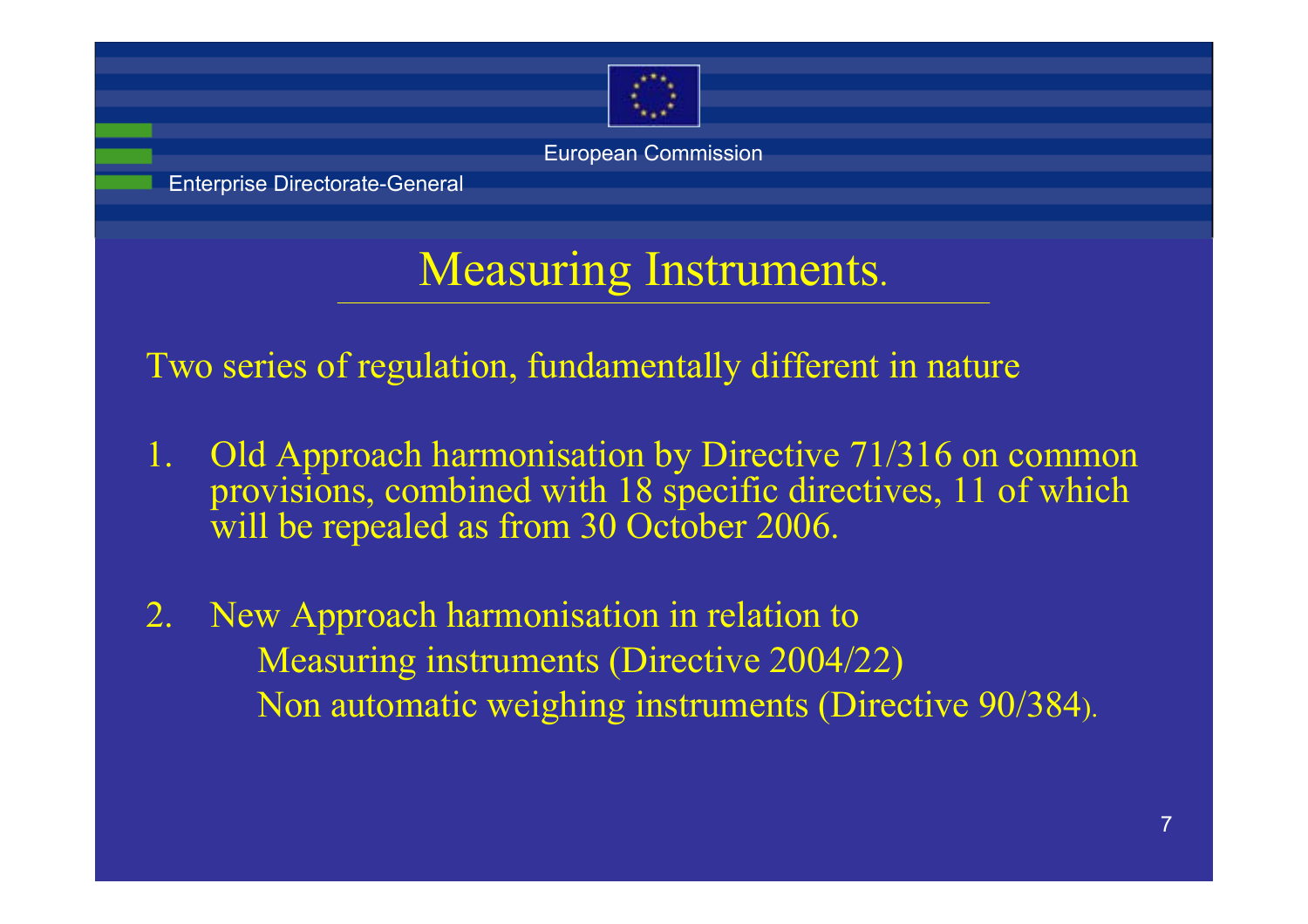

Enterprise Directorate-General

Directive 71/316 on common provisions for both measuring instruments and methods of metrological control

 $\checkmark$  Directive 76/765 alcohol meters and alcohol hydrometers.

- $\checkmark$  Directive 76/766 alcohol tables.
- $\checkmark$  Directive 71/317 5 to 50 kilogramme medium accuracy rectangular bar weights and 1 gramme to 10 kilogramme medium accuracy cylindrical weights.
- $\checkmark$  Directive 74/148 weights from 1 milligramme to 50 kilogramme of above medium accuracy.
- $\checkmark$  Directive 86/217 tyre pressure gauges for motor vehicles.
- $\checkmark$  Directive 71/347 measuring of the standard mass per storage volume of grain.
- $\checkmark$  Directive 71/349 calibration of the tanks of vessels (ship tanks).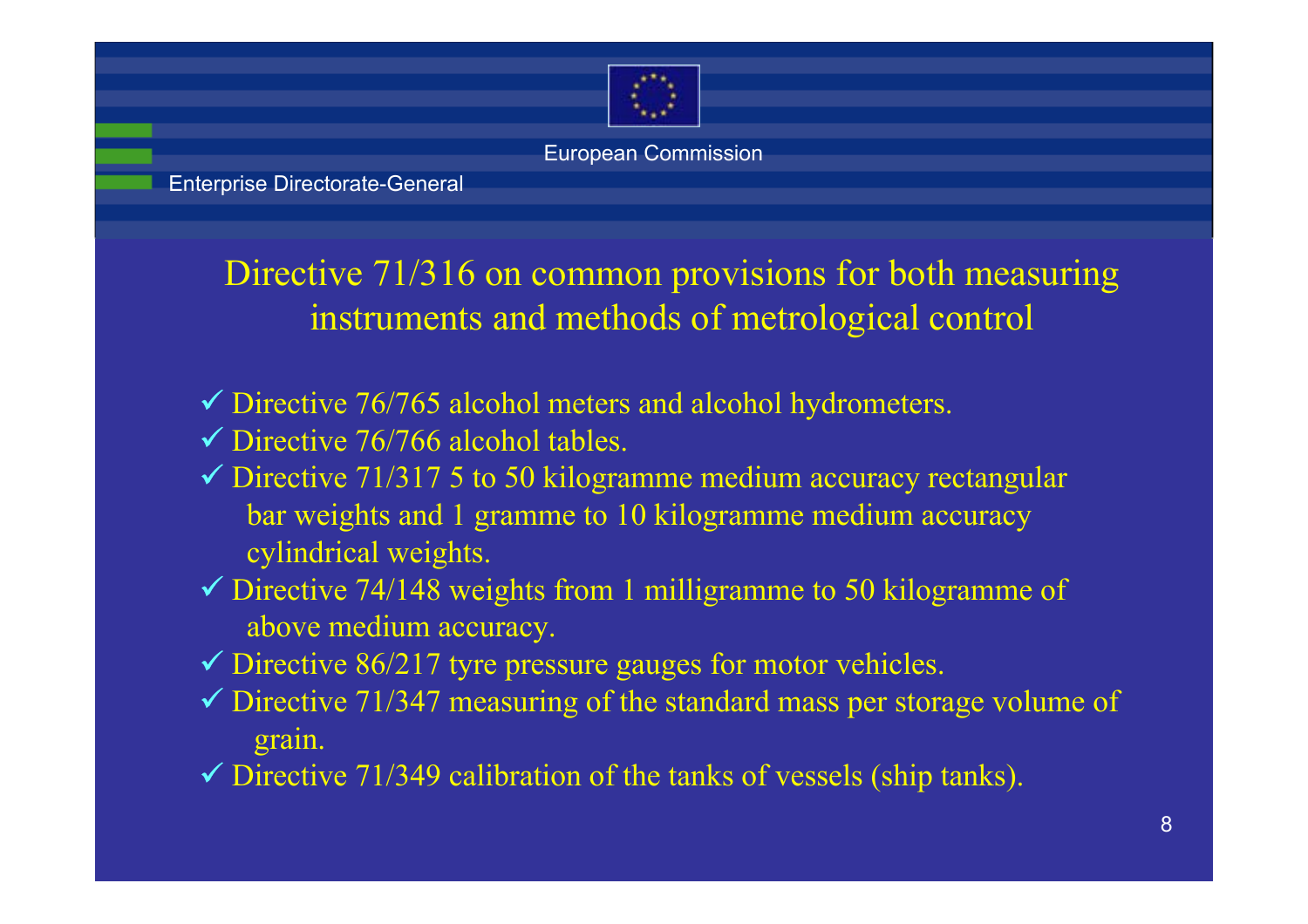

## Common provisions and specific directives

- ◆ Old Approach and Optional harmonization
- $\checkmark$  Based on EEC Pattern Approval and/or EEC Initial Verification
- $\checkmark$  Technical requirements (design, functioning, accuracy) and control procedures (based on common provisions) determined by implementing specific directives
- $\checkmark$  Control of instruments in service determined by specific directives
- $\checkmark$  Characters and abbreviations to be fixed by law, adoption of which is scheduled for 2006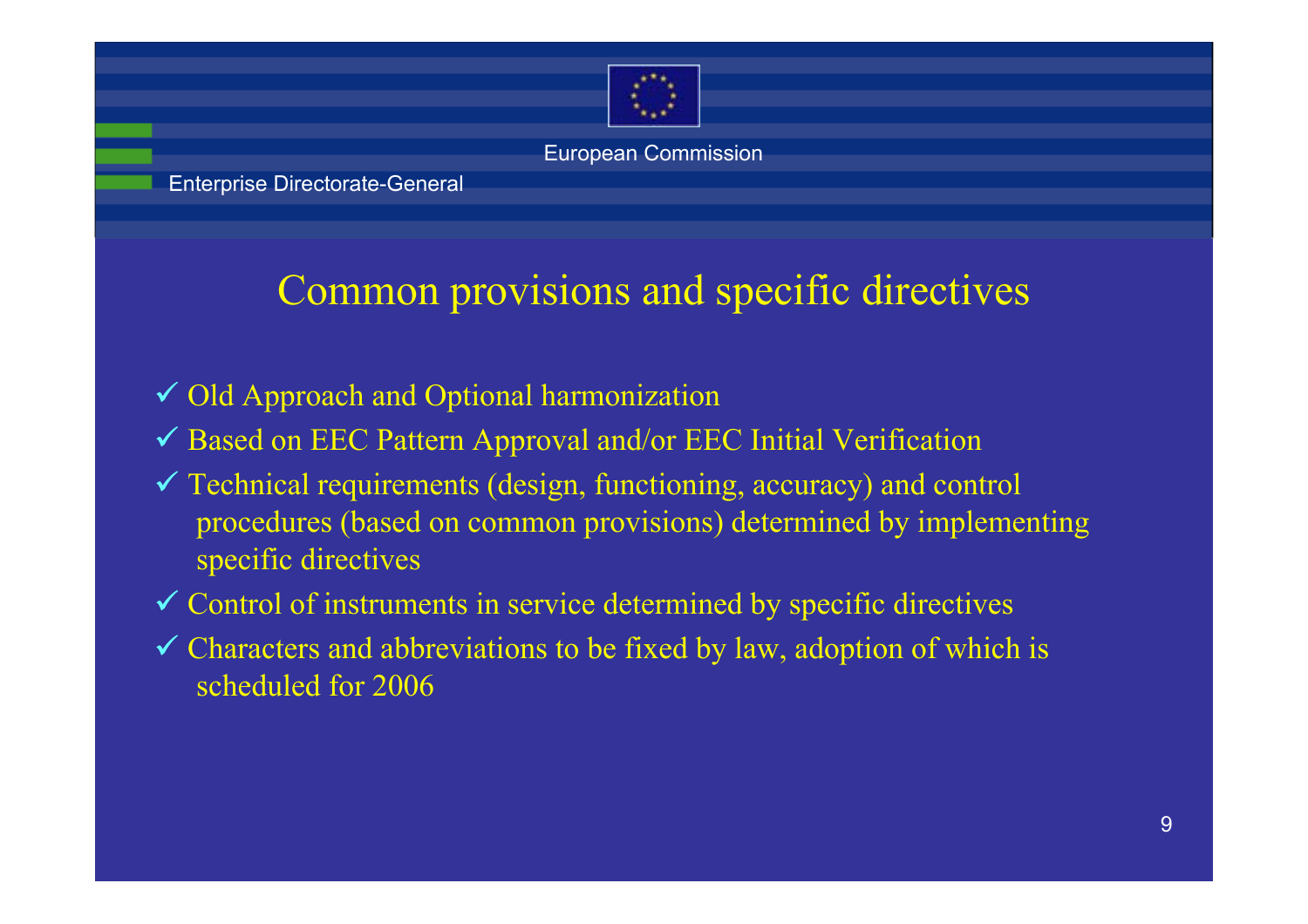

Enterprise Directorate-General

### Measuring Instruments and Non automatic weighing instruments

- $\checkmark$  Total harmonisation
- 9 New Approach harmonisation
- $\checkmark$  Based on international work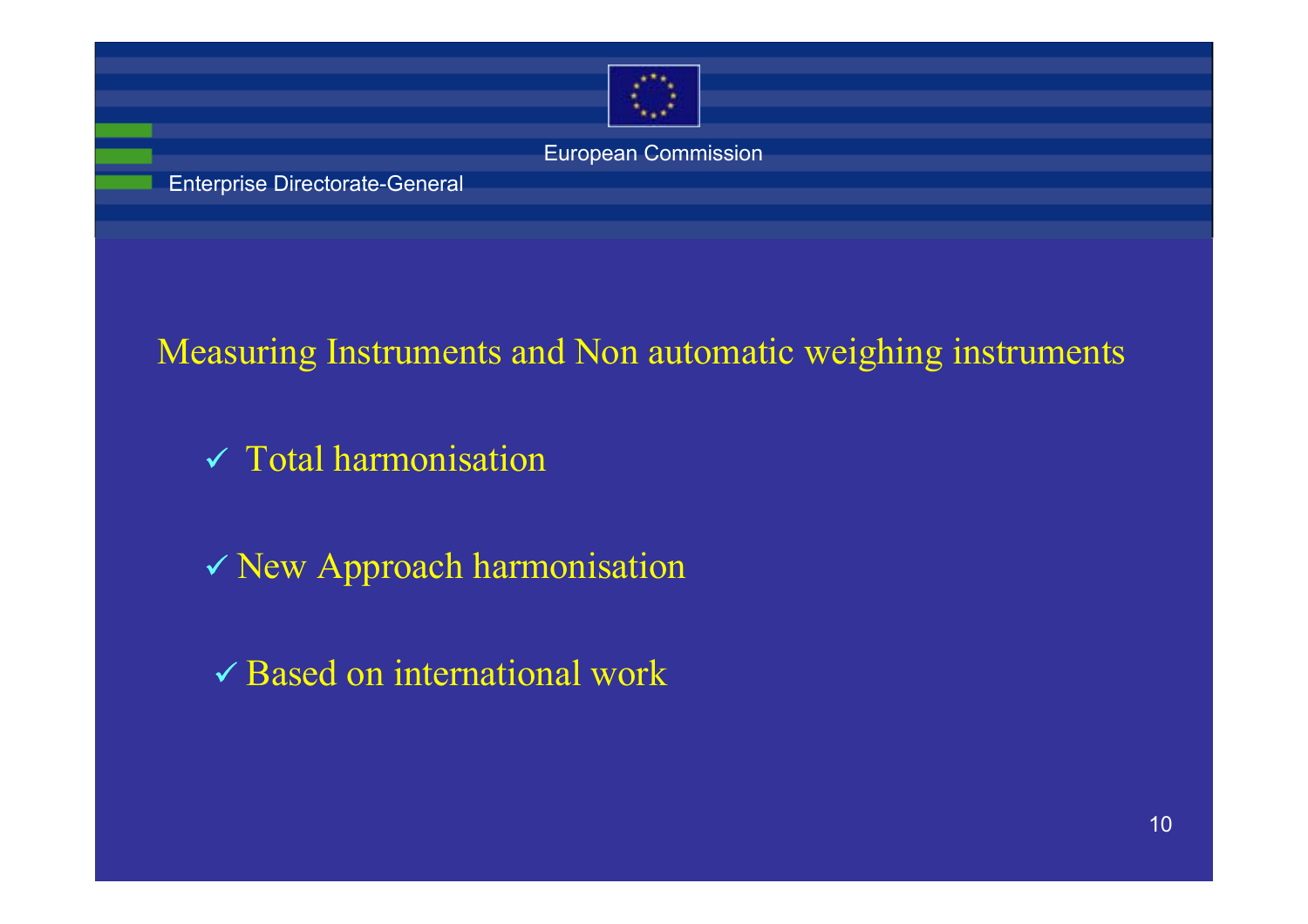

The Measurement Instruments Directive has some particular features:

"Optionality": whether or not there is legal metrological control is a Member State's decision. However, where legal metrological control takes place, only CE marked instruments can be used

Commission through Comitology can designate (parts of) OIML Documents that provide presumption of conformity to essential requirements ; procedure differs from ENs, effect is the same.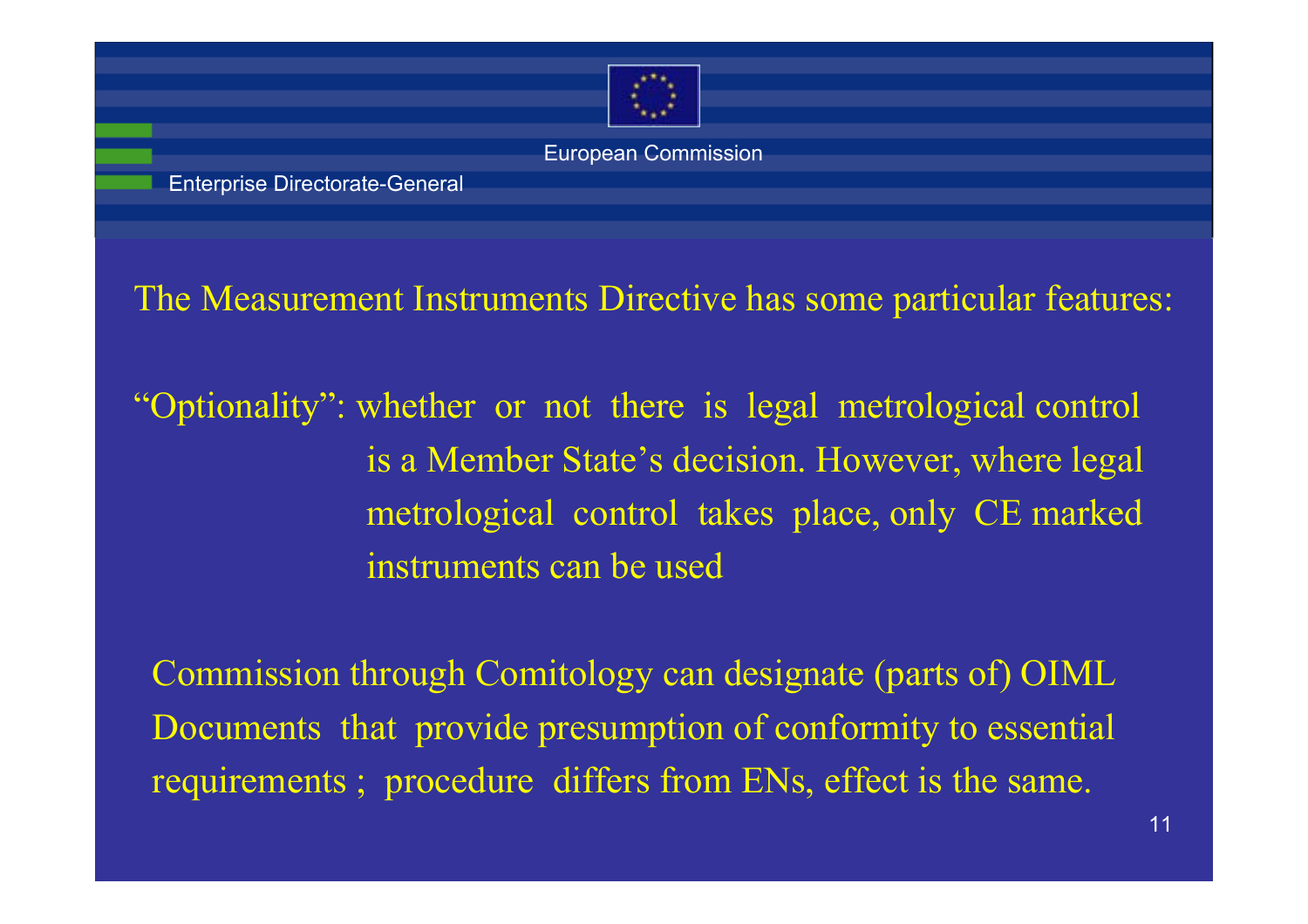

Enterprise Directorate-General

# Pre-packaging

Issues dealt with:

- $\checkmark$  Nominal quantities of pre-packed products
- $\checkmark$  Metrological requirements for pre-packed products

Product coverage:

- $\checkmark$  Liquids for human consumption,
- $\checkmark$  Other liquids and non-liquids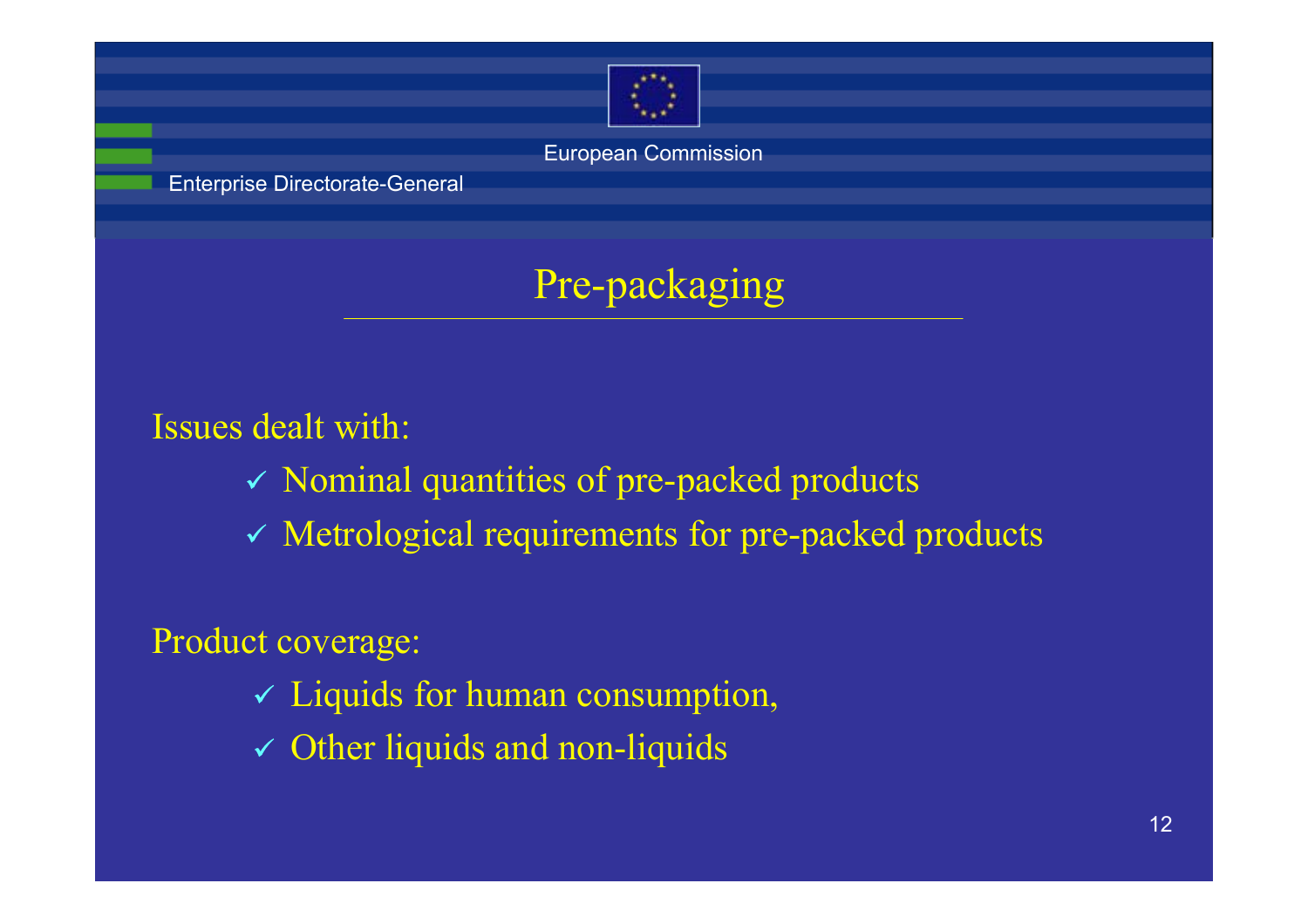

### Enterprise Directorate-General

|                                     | Liquids for human<br>consumption | Other liquids and non<br>liquids |
|-------------------------------------|----------------------------------|----------------------------------|
| Metrological<br><b>Requirements</b> | 75/106<br>Annexes $1 & 2$        | 76/211                           |
| <b>Nominal quantities</b>           | 75/106<br>Annex 3                | 80/232                           |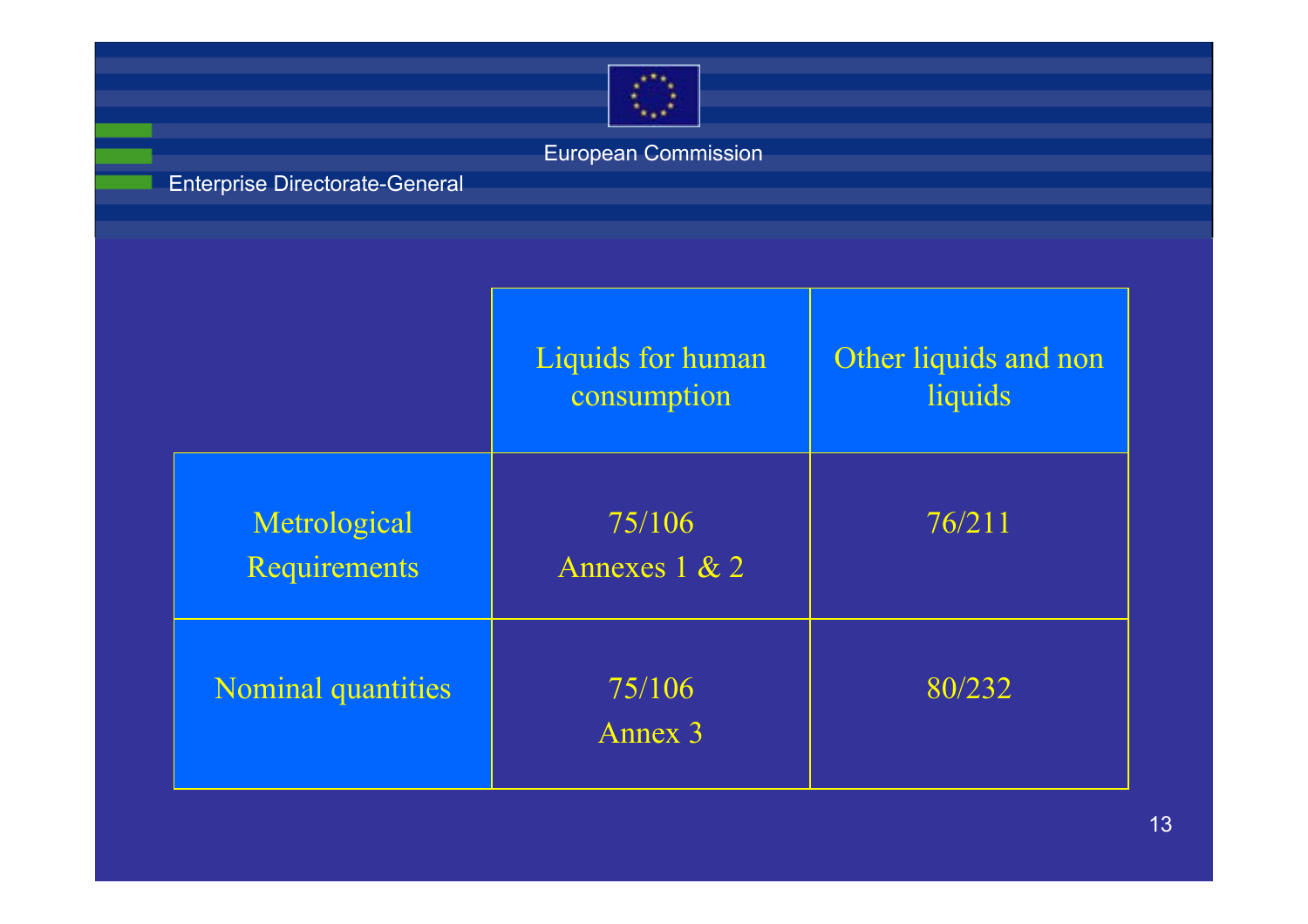

Enterprise Directorate-General

**COM 2004/708 -** Proposal for a Directive of the European Parliament and of the Council laying down rules on nominal quantities for pre-packed products, repealing Council Directives 75/106/EEC and 80/232/EEC, and amending Council Directive 76/211/EEC

| Nominal<br>quantities | $\checkmark$ Prohibits all regulation of nominal quantities, also at<br>national level.<br>$\checkmark$ Fixes quantities by way of exception for specific products<br>$\checkmark$ Under discussion with EP and Council |
|-----------------------|-------------------------------------------------------------------------------------------------------------------------------------------------------------------------------------------------------------------------|
| Metrological          | $\checkmark$ Abolishes 75/106                                                                                                                                                                                           |
| Requirements          | $\checkmark$ Makes 76/211 applicable to all products                                                                                                                                                                    |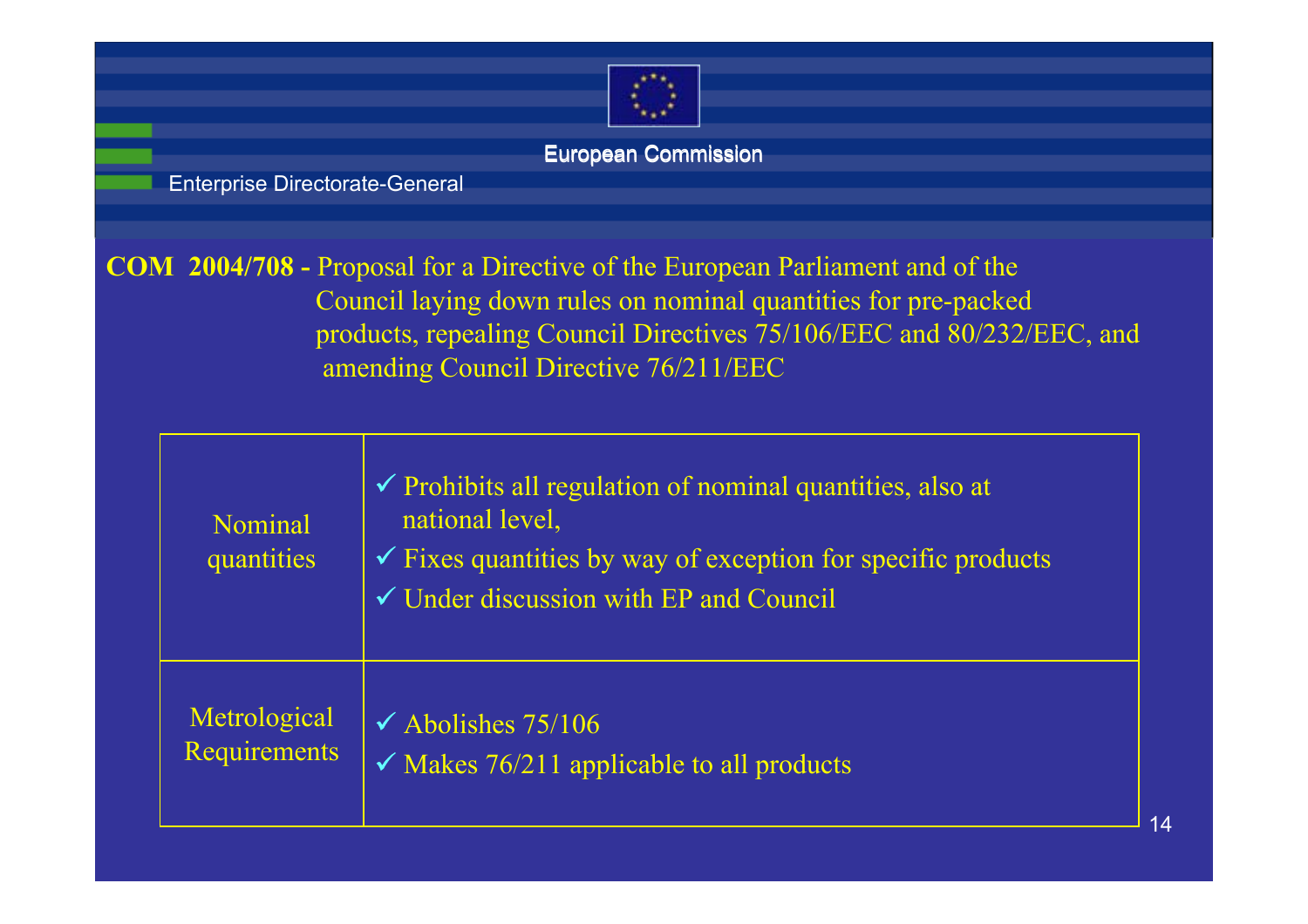

Enterprise Directorate-General

# Consequences for implementing the "acquis"

- $\checkmark$  Implement Directive 76/211 for metrological requirements.
- $\checkmark$  Implement Directive 75/106 as regards nominal quantities for wine and spirit drinks, establishing total harmonisation.
- $\checkmark$  Wait for implementing Community provisions on nominal quantities for other products, awaiting adoption of COM 2004/708.
- $\checkmark$  Not object for reasons of nominal quantities to products legally placed on the market in a Member States.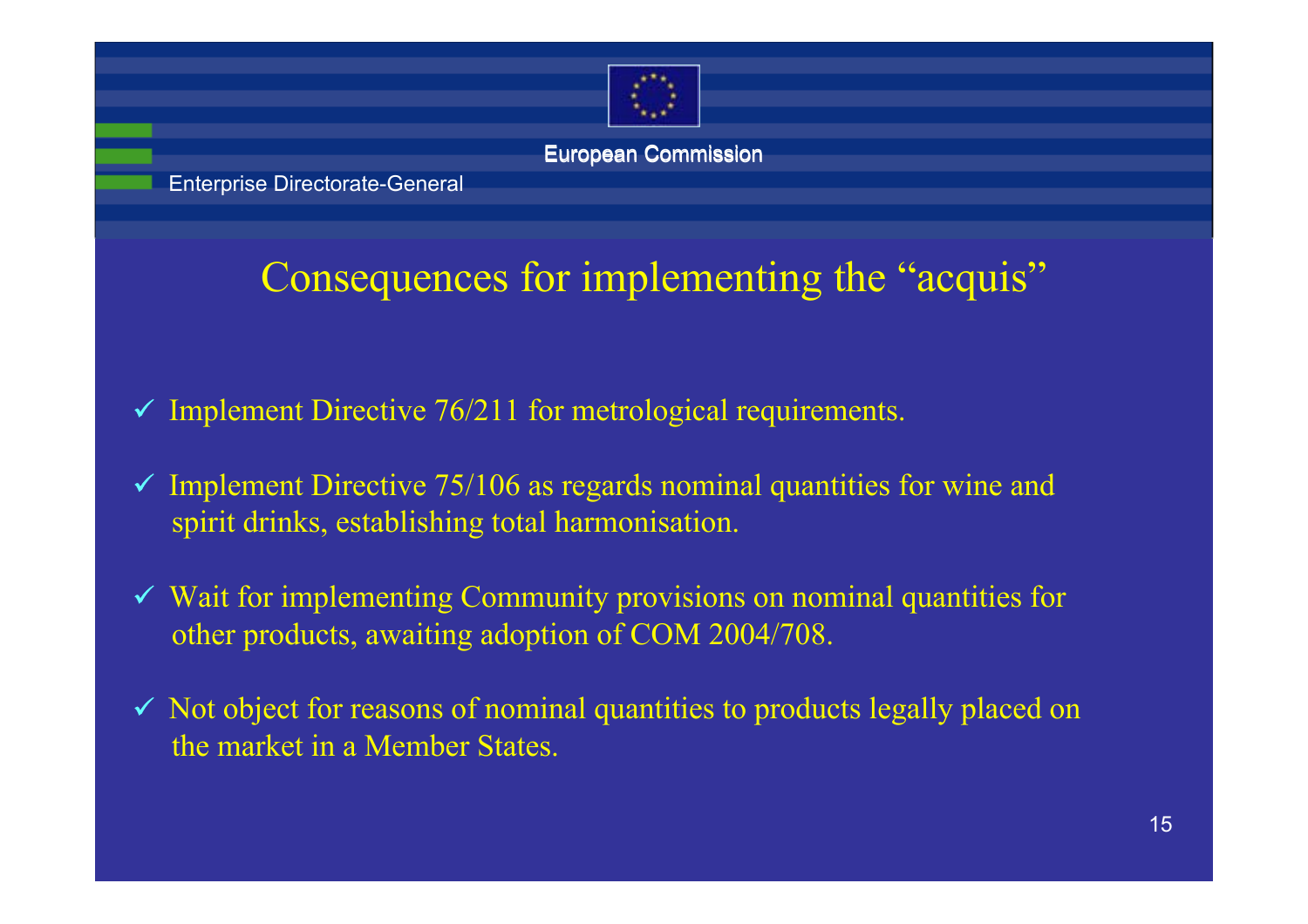

Enterprise Directorate-General

## Pre-packaging

### Directive 75/107/EEC

relating to bottles used as measuring containers.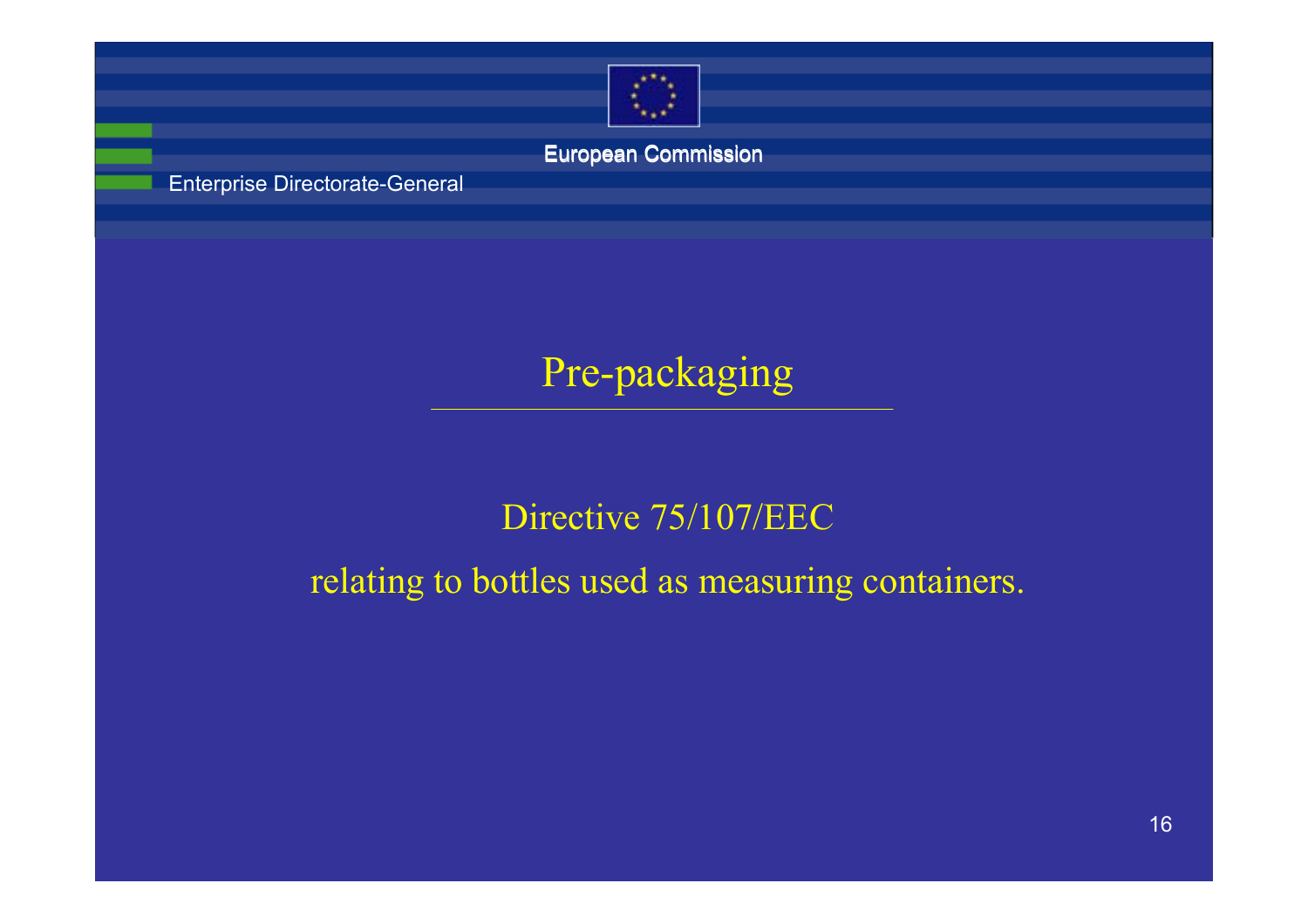

Enterprise Directorate-General

# The importance of implementation

- $\checkmark$  Elaborating a directive is 5 (?) % of the work
- $\checkmark$  Transposition is even less........
- $\checkmark$  Implementation is the major task and difficulty……………..and requires
- $\checkmark$  Guidance for authorities and market operators
- $\checkmark$  Coordination and cooperation between authorities at national and Community level